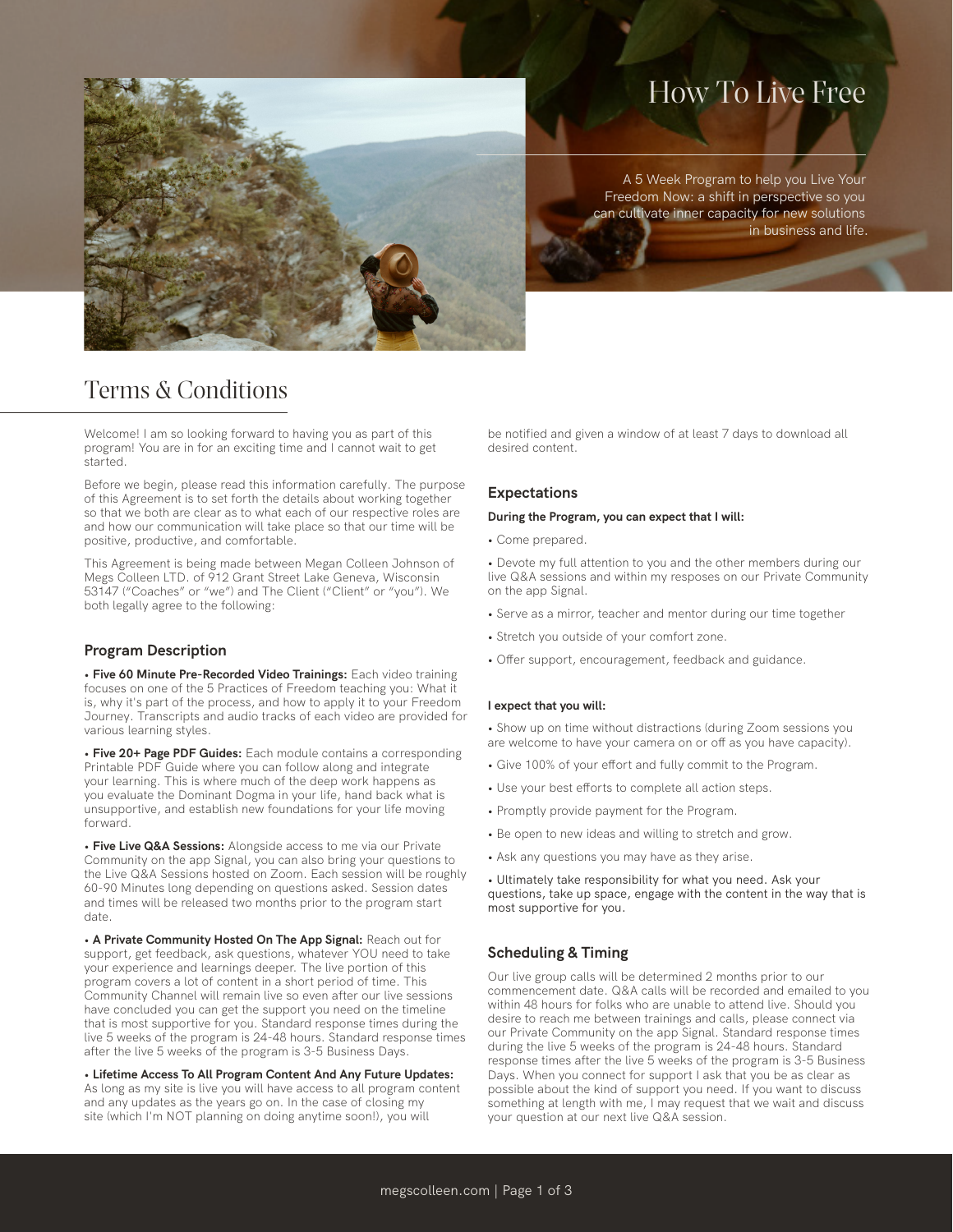#### **Missed Sessions**

There may be times where you miss our Live Q&A Sessions altogether, in this case you can access our call recordings via the emails which will be sent to you 48 hours after each live session. Refunds are not permitted for missed calls or trainings.

#### **Investment & Payment**

Payment will be made as 6x monthly payments of \$170 USD or one full payment of \$999 USD. Upon enrolling you can select how you desire to pay (e-check or credit card - auto draft is available for all payment plans).

You agree that you are financially willing and able to invest in this Program by choice, and that by so doing, you are not incurring any economic hardship in any way.

#### **Missed Payment**

If payment is not received by the date due or there is a problem with the payment transaction or method, you will be notified by e-mail and then have a 3 day grace period to make the payment following the due date, otherwise your Program will be put on hold. If no payment is made within the 3 day grace period, the Program will automatically terminate and you will no longer be granted access.

## **Refund Policy**

It is my intention for you to be happy with this Program. However, because I have invested considerable time and effort in the Program, no refunds are given after the program begins. Once you have been given access to your program portal – we are in all the way. If you decide to withdraw after the program begins for any reason, you are still fully responsible for making all Program payments, and no refunds will be provided.

#### **Confidentiality**

Confidentiality is important to me. I will keep all information exchanged between us during the Program confidential. I will not disclose any information that you share with me during the Program to anyone else unless: (1) they have a legitimate reason to know such information as a member of my team or staff, (2) when required by law, or (3) you have given me prior written permission.

#### **Intellectual Property Rights**

I retain all ownership and intellectual property rights to the Program content and materials provided to you through the Program, including all copyrights and any trademarks belonging to me. The Program content and materials are being provided to you for your individual use only and with a single-user license which means that you are not allowed or authorized to share, copy, sell, post, distribute, reproduce, duplicate, trade, resell, exploit, or otherwise disseminate any portion of the Program or Program materials, electronically or otherwise, for business or commercial use, or in any other way that earns you money, without my prior written permission.

#### **Responsibility & Assumption of Risk**

You acknowledge that you take full responsibility for yourself and all decisions made before, during and after your Program. You accept full responsibility for your choices, actions and results before, during and after this Program, and you knowingly assume all of the risks of the Program related to your use, misuse, or non-use of the Program or any of the Program materials. You understand and agree that you are solely responsible for your results.

#### **Disclaimer**

I have used care in preparing the information provided to you, but this Program and my Program materials are being provided as selfhelp tools for your own use and for informational and educational purposes only. There are many factors that influence results, so no guarantees can be made as to the results you will experience through this Program. You agree that I am not responsible for your physical, mental, emotional and spiritual health, for your financial earnings or losses, or for any other result or outcome that you may experience through this Program. Nothing related to this Program is intended to be considered medical, mental health, legal, financial, or religious advice in any way. For specific questions related to a medical or mental health situation, consult your own medical or mental health professional. For specific questions related to your financial, legal or tax situation, consult your own attorney, accountant, and/or financial advisor. For specific questions related to religion, spirituality, or faith, consult your own clergy member or spiritual healer. Do not start or stop taking any medications because of anything you have read or received through this Program. Any product recommendation is simply offered for educational purposes, and you need to check with your own medical professional before using any of these products on, in or near your body in any way.

#### **Limitation of Liability, Indemnification, and Release of Claims**

I will not be held responsible in any way for the information that you request or receive through this Program, including my services, products, and Program materials and any other information you have received from or through me related to this Program. You agree that you fully and completely hold harmless, indemnify and release me from any and all liability, damages, causes of action, allegations, suits, sums of money, claims and demands whatsoever, in law or equity, that you ever had, now have or may have against me in the future that may arise from your participation in the Program, including all services, products, and Program Materials, to the extent permitted by applicable law.

#### **Termination**

If either of us want to terminate the Agreement at any time, we both agree to notify the other at least 3 days in advance by e-mail. Even after termination by either of us, all of the terms of this Agreement, including all of the Investment, Refund Policy, and Intellectual Property terms, will still apply to both of us now and in the future.

#### **Notice**

All correspondence or notice required regarding the Program shall be made to me by e-mail megan@megscolleen.com and to you at the e-mail address you provided during your enrollment in the Program. Should your e-mail address, billing information, or contact information change at any time throughout the Program, it is your responsibility to provide your updated information to me within 3 days of any change.